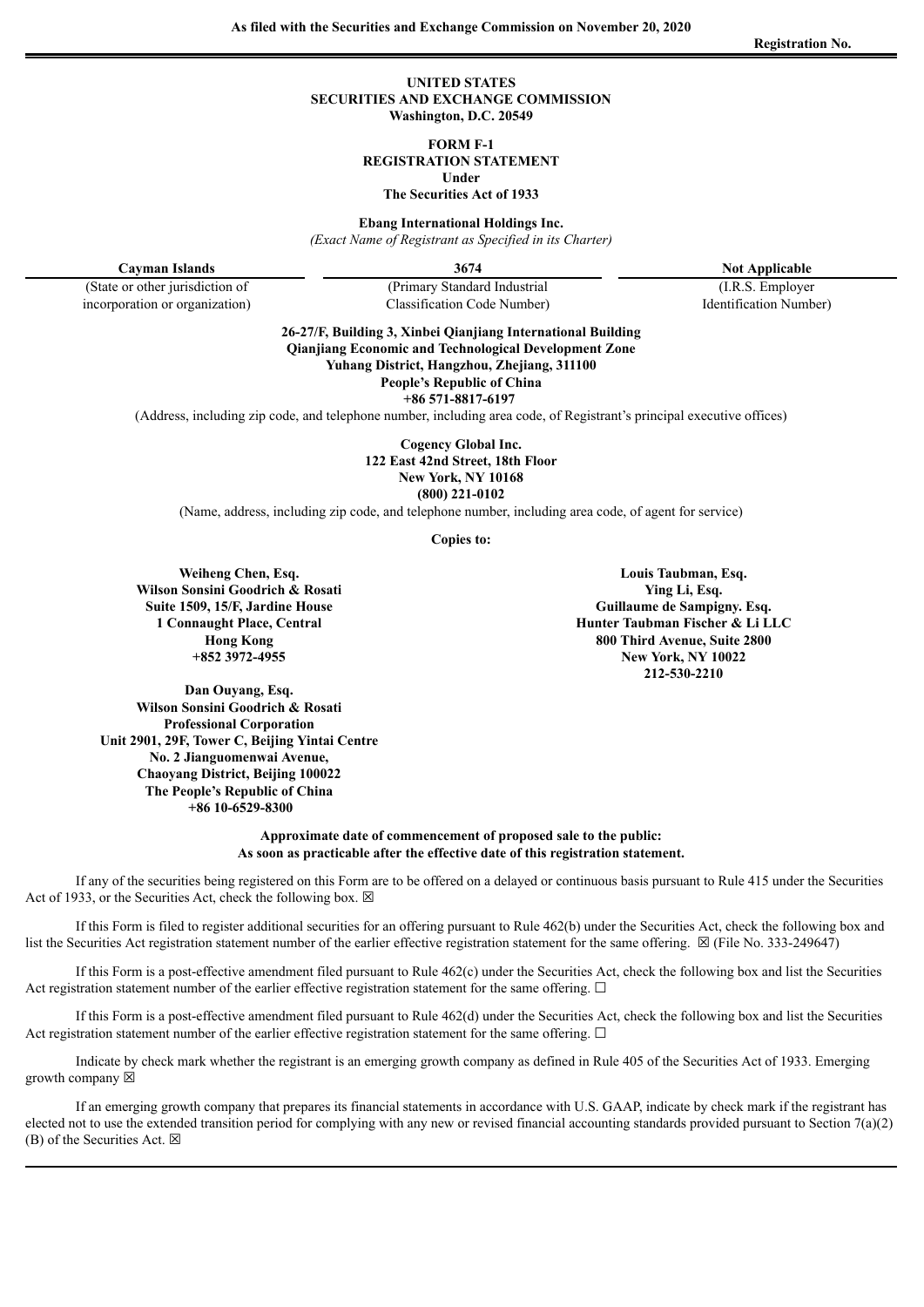#### **CALCULATION OF REGISTRATION FEE**

| Title of each class of securities to be registered          | <b>Proposed</b><br>maximum<br>aggregate<br>offering<br>$price^{(1)(2)}$ | Amount of<br>registration<br>fee |          |
|-------------------------------------------------------------|-------------------------------------------------------------------------|----------------------------------|----------|
| Units consisting of:                                        | US\$-<br>15,750,000                                                     | US\$                             | 1,718.33 |
| (i) Class A ordinary shares, par value HK\$0.001 per share  |                                                                         |                                  | (3)      |
| (ii) Warrants to purchase Class A ordinary shares           |                                                                         |                                  | (3)      |
| Class A ordinary shares is suable upon exercise of Warrants | US\$<br>8,250,000                                                       | US\$                             | 900.08   |
| Total                                                       | US\$<br>24,000,000                                                      | US\$                             | 2.618.4  |

(1) Estimated solely for the purpose of determining the amount of registration fee in accordance with Rule 457(o) under the Securities Act of 1933, as amended. Ebang International Holdings Inc. previously registered securities with a proposed maximum aggregate offering price of \$78,750,000 on a Registration Statement on Form F-1 (File No. 333-249647), as amended (the "Related Registration Statement"), and paid a registration fee of US\$8,591.63. In accordance with Rule 462(b) under the Securities Act, an additional amount of securities having a proposed maximum aggregate offering price of no more than 20% of the maximum aggregate offering price of the remaining securities eligible to be sold under the Related Registration Statement is hereby registered.

(3) No fee required pursuant to Rule 457(g) under the Securities Act.

### **THE REGISTRATION STATEMENT SHALL BECOME EFFECTIVE UPON FILING WITH THE SECURITIES AND EXCHANGE COMMISSION IN ACCORDANCE WITH RULE 462(B) UNDER THE SECURITIES ACT OF 1933, AS AMENDED.**

<sup>(2)</sup> In accordance with Rule 416 under the Securities Act, the registrant is also registering an indeterminate number of additional Class A ordinary shares that may be issuable after the date hereof as a result of share splits, share dividends, or similar transactions.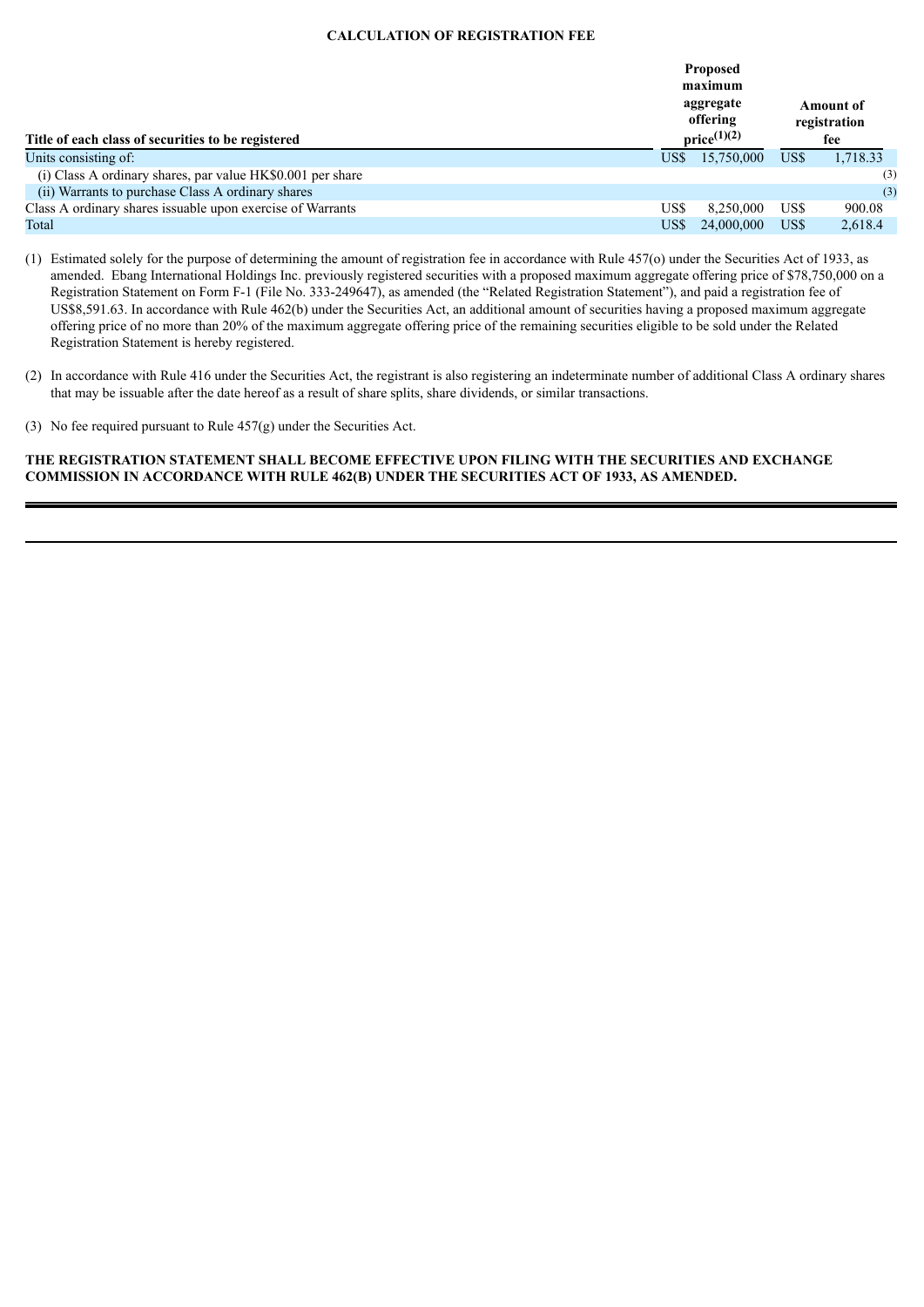#### **EXPLANATORY NOTE**

This Registration Statement is being filed pursuant to Rule 462(b) and General Instruction V to Form F-1, both promulgated under the Securities Act of 1933, as amended. The contents of the Registration Statement on Form F-1 (File No. 333-249647) initially filed by Ebang International Holdings Inc. (the "Company") with the Securities and Exchange Commission (the "Commission") on October 23, 2020, which was declared effective by the Commission on November 17, 2020, including all amendments, supplements and exhibits thereto and each of the documents filed by the Company with the Commission and incorporated or deemed to be incorporated therein, are incorporated herein by reference.

The required opinions and consents are listed on an Exhibit Index attached hereto.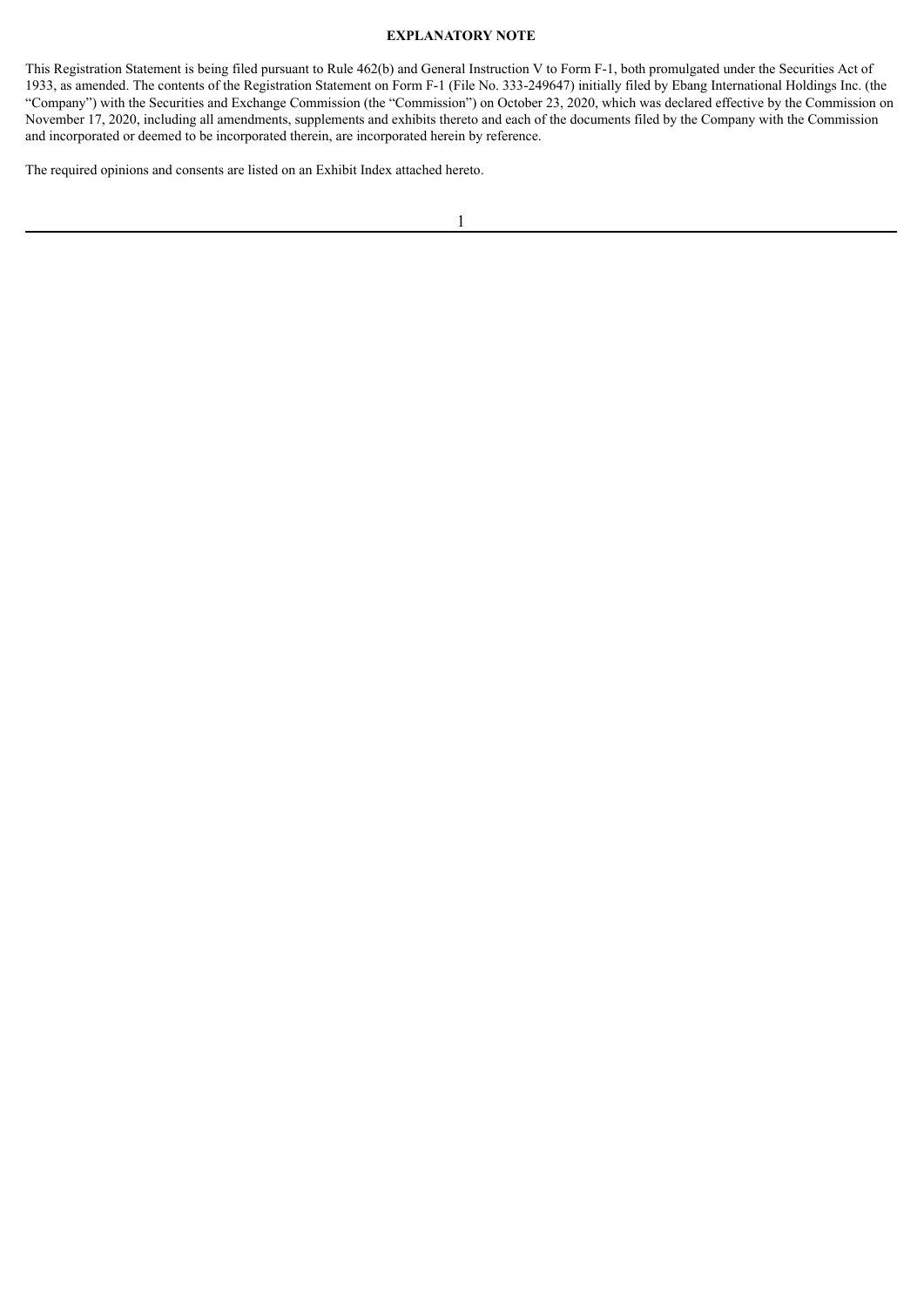## **EXHIBIT INDEX**

(a) *Exhibits.* The following exhibits are included herein or incorporated herein by reference:

The following documents are filed as part of this registration statement:

| <b>Exhibit No. Description</b> |
|--------------------------------|
|                                |

| 5.1  | Opinion of Conyers Dill & Pearman regarding the validity of the Class A ordinary shares and warrants being registered |
|------|-----------------------------------------------------------------------------------------------------------------------|
| 5.2  | Opinion of Wilson Sonsini Goodrich & Rosati regarding the enforceability of warrants being registered                 |
| 23.1 | <u>Consent of MaloneBailey, LLP, an independent registered public accounting firm</u>                                 |
| 23.2 | Consent of Conyers Dill and Pearman (included in Exhibit 5.1)                                                         |
| 23.4 | Consent of Wilson Sonsini Goodrich & Rosati (included in Exhibit $5.2$ )                                              |
| ___  |                                                                                                                       |

24.1 Powers of Attorney [\(incorporated](http://www.sec.gov/Archives/edgar/data/1799290/000121390020033046/ea128160-f1_ebanginter.htm#poa) by reference to Exhibit 24.1 to the Registration Statement on Form F-1 of Ebang International Holdings Inc. (File No. 333-249647) initially filed with the Securities and Exchange Commission on October 23, 2020)

## 2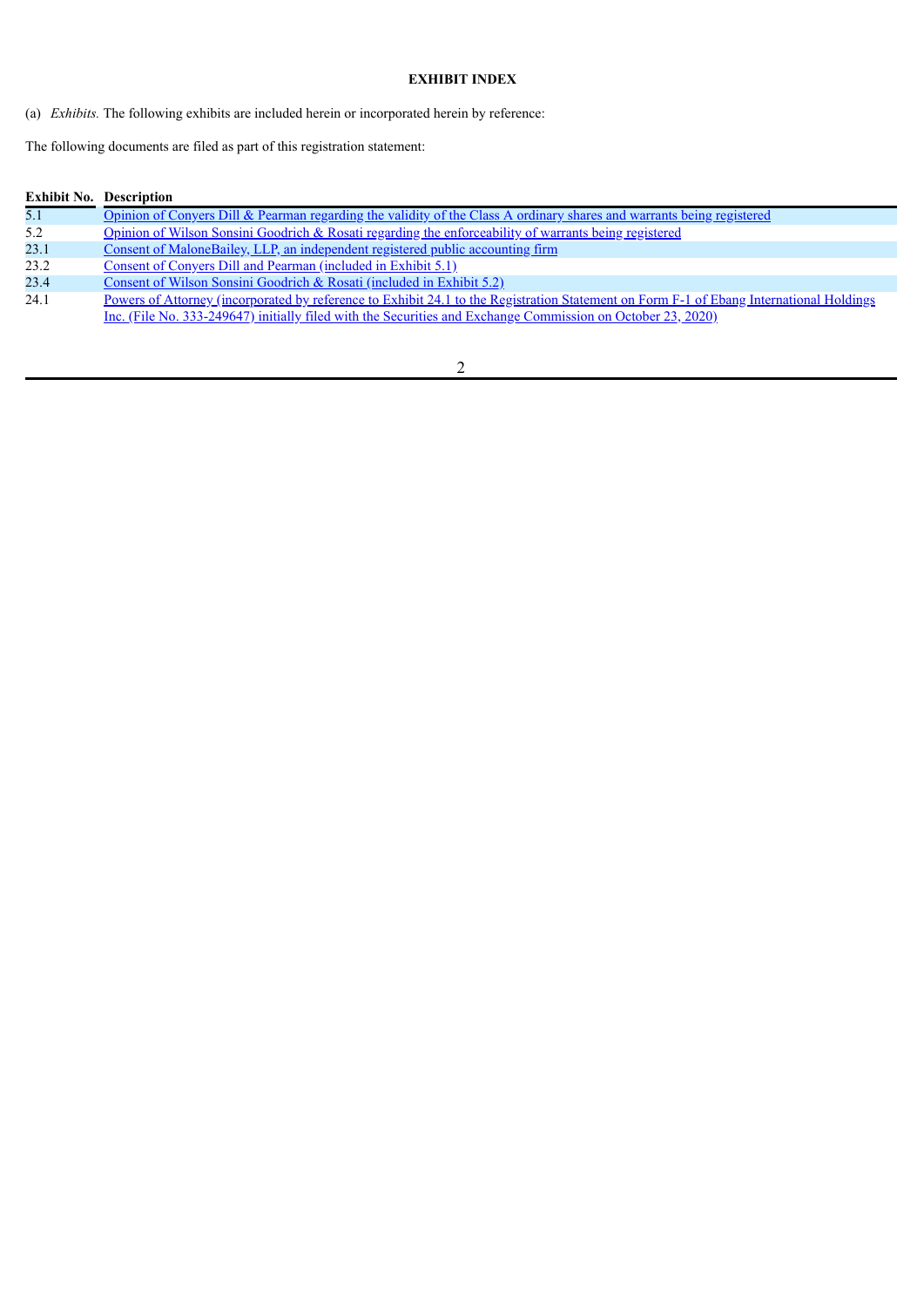#### **SIGNATURES**

Pursuant to the requirements of the Securities Act, the registrant certifies that it has reasonable grounds to believe that it meets all of the requirements for filing on Form F-1 and has duly caused this registration statement to be signed on its behalf by the undersigned, thereunto duly authorized, in the city of Hang Zhou, Zhejiang Province, People's Republic of China, on November 20, 2020.

## **Ebang International Holdings Inc.**

By: /s/ Dong Hu Name: Dong Hu

Title: Chairman and Chief Executive Officer

Pursuant to the requirements of the Securities Act, this registration statement has been signed by the following persons in the capacities and on the dates indicated.

| Signature                                             | <b>Title</b>                                                                   | Date              |
|-------------------------------------------------------|--------------------------------------------------------------------------------|-------------------|
| /s/ Dong Hu<br>Name: Dong Hu                          | Chairman and Chief Executive Officer<br>principal executive officer)           | November 20, 2020 |
| $\ast$<br>Name: Lei Chen                              | <b>Chief Financial Officer</b><br>(principal financial and accounting officer) | November 20, 2020 |
| $\ast$<br>Name: Chunjuan Peng                         | Director                                                                       | November 20, 2020 |
| $\ast$<br>Name: Sufeng Wang                           | Director                                                                       | November 20, 2020 |
| $\ast$<br>Name: Tingjie Lyu                           | Director                                                                       | November 20, 2020 |
| $\ast$<br>Name: Ken He                                | Director                                                                       | November 20, 2020 |
| *By: /s/ Dong Hu<br>Name: Dong Hu<br>Attorney-in-fact |                                                                                |                   |

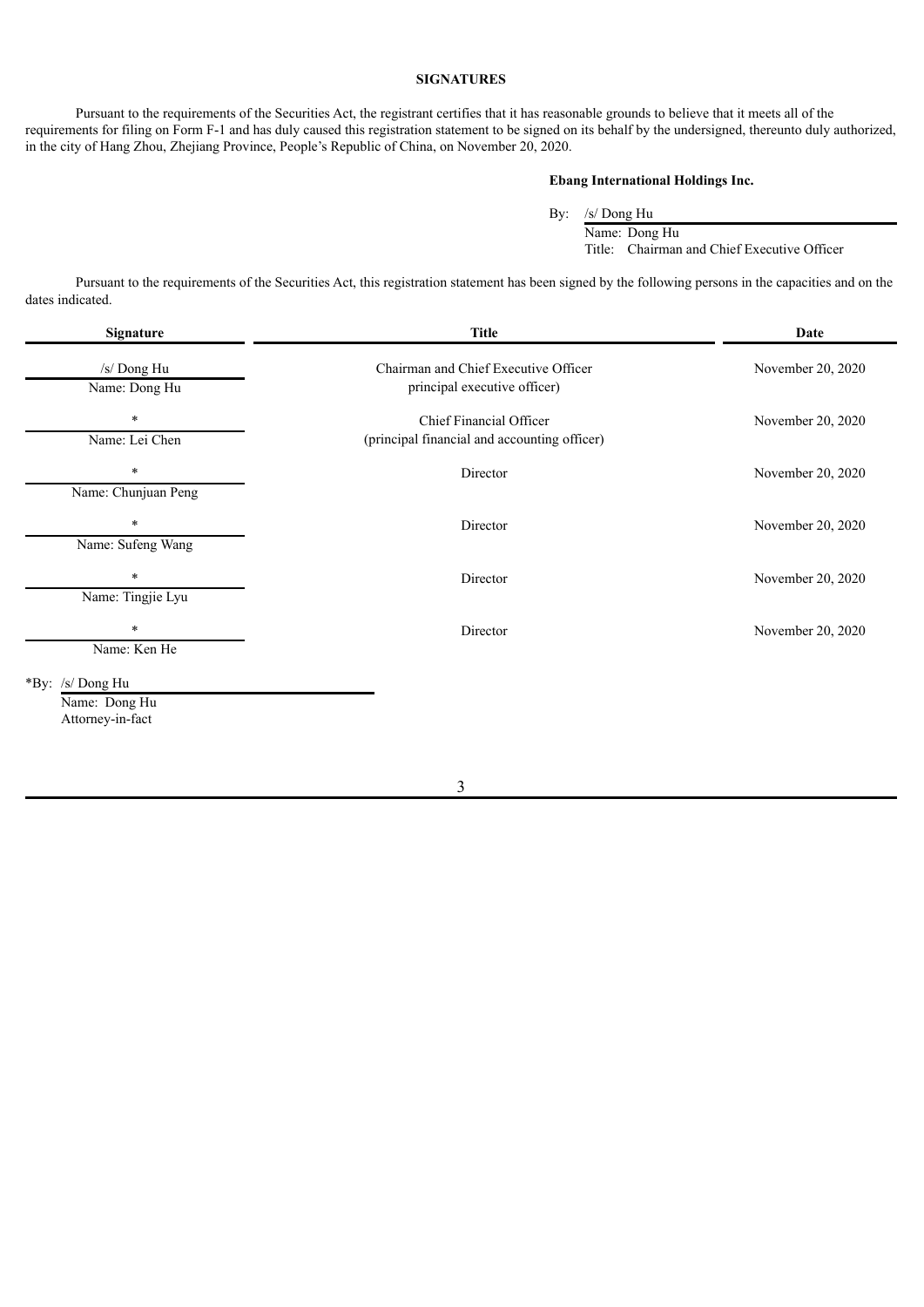## **SIGNATURE OF AUTHORIZED REPRESENTATIVE IN THE UNITED STATES**

Pursuant to the Securities Act of 1933, the undersigned, the duly authorized representative in the United States of Ebang International Holdings Inc., has signed this registration statement or amendment thereto in New York on November 20, 2020.

> COGENCY GLOBAL INC. Authorized U.S. Representative

By: /s/ Colleen A. De Vries Name: Colleen A. De Vries Title: Senior Vice President

4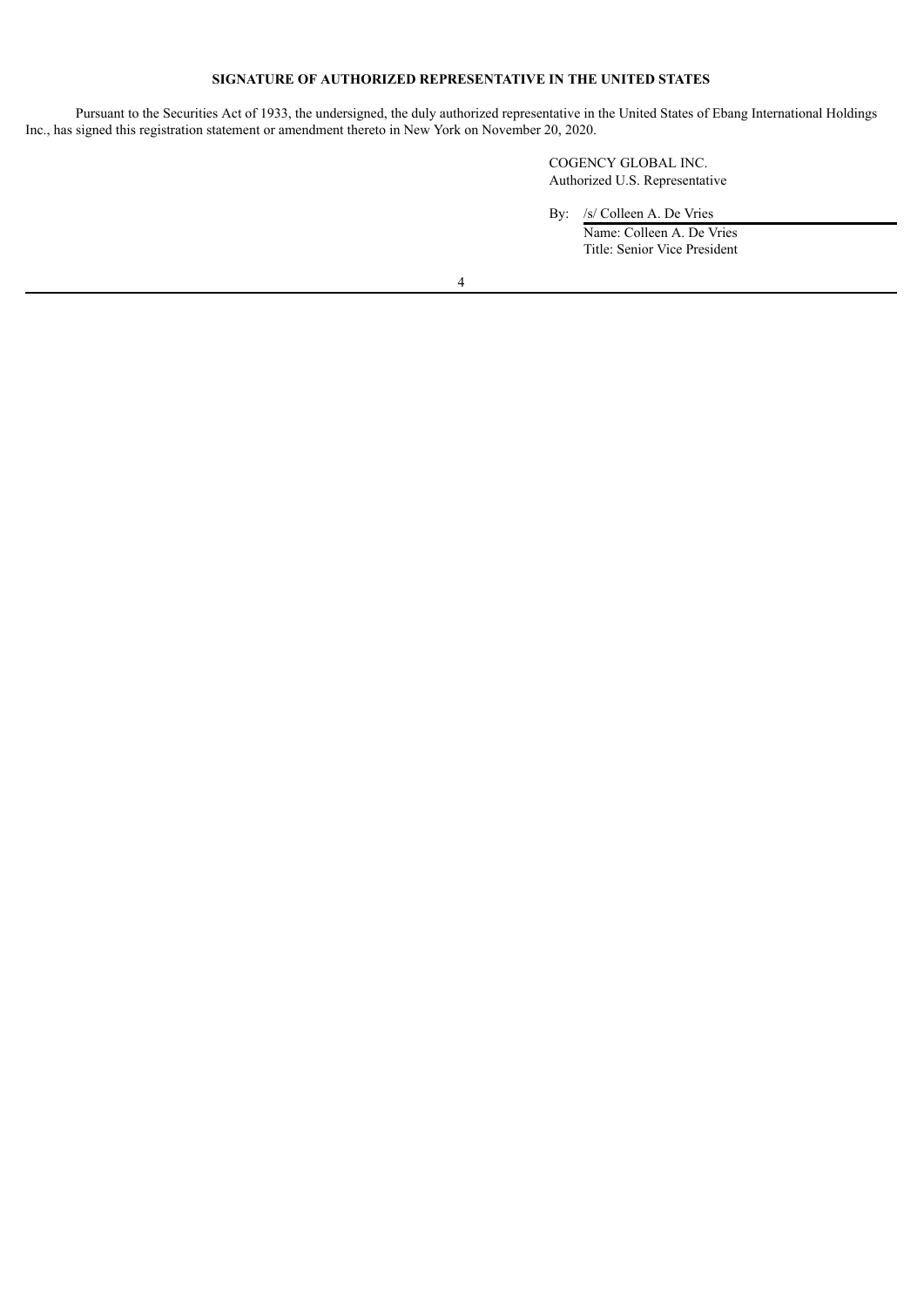# <span id="page-6-0"></span>**CONYERS**

20 November 2020

**CONYERS DILL & PEARMAN** Cricket Square, Hutchins Drive PO Box 2681, Grand Cayman KY1-1111 Cayman Islands T +1 345 945 3901 **conyers.com**

> Matter No.:832267 Doc Ref: PL/HL/KN/106631986v1

> > (852) 2842 9551 Paul.lim@conyersl.com

(852) 2842 9402 Hollia.lam@conyers.com

Ebang International Holdings Inc. 26-27/F, Building 3 Xinbei Qianjiang International Building Qianjiang Economic and Technological Development Zone Yuhang District Hangzhou City Zhejiang Province 311100 People's Republic of China

Dear Sirs,

## **Re: Ebang International Holdings Inc.** (the "**Company**")

We have acted as special Cayman Islands legal counsel to the Company in connection with a best-efforts offering of up to 3,000,000 units (the "**Units**") with each Unit consisting of:

- (i) one Class A ordinary share of par value HK\$0.001 per share (the "**Class A Ordinary Share**"); and
- (ii) one warrant to purchase one-half of one Class A Ordinary Share par value HK\$0.001 per share of the Company (the "**Class A Warrant Share**" and together with the Class A Ordinary Share, the "**Shares**"),

as described in the registration statement on form F-1, filed with the U.S. Securities and Exchange Commission (the "**Commission**") on 20 November 2020 (the "**Registration Statement**", which term does not include any other document or agreement whether or not specifically referred to therein or attached as an exhibit or schedule thereto).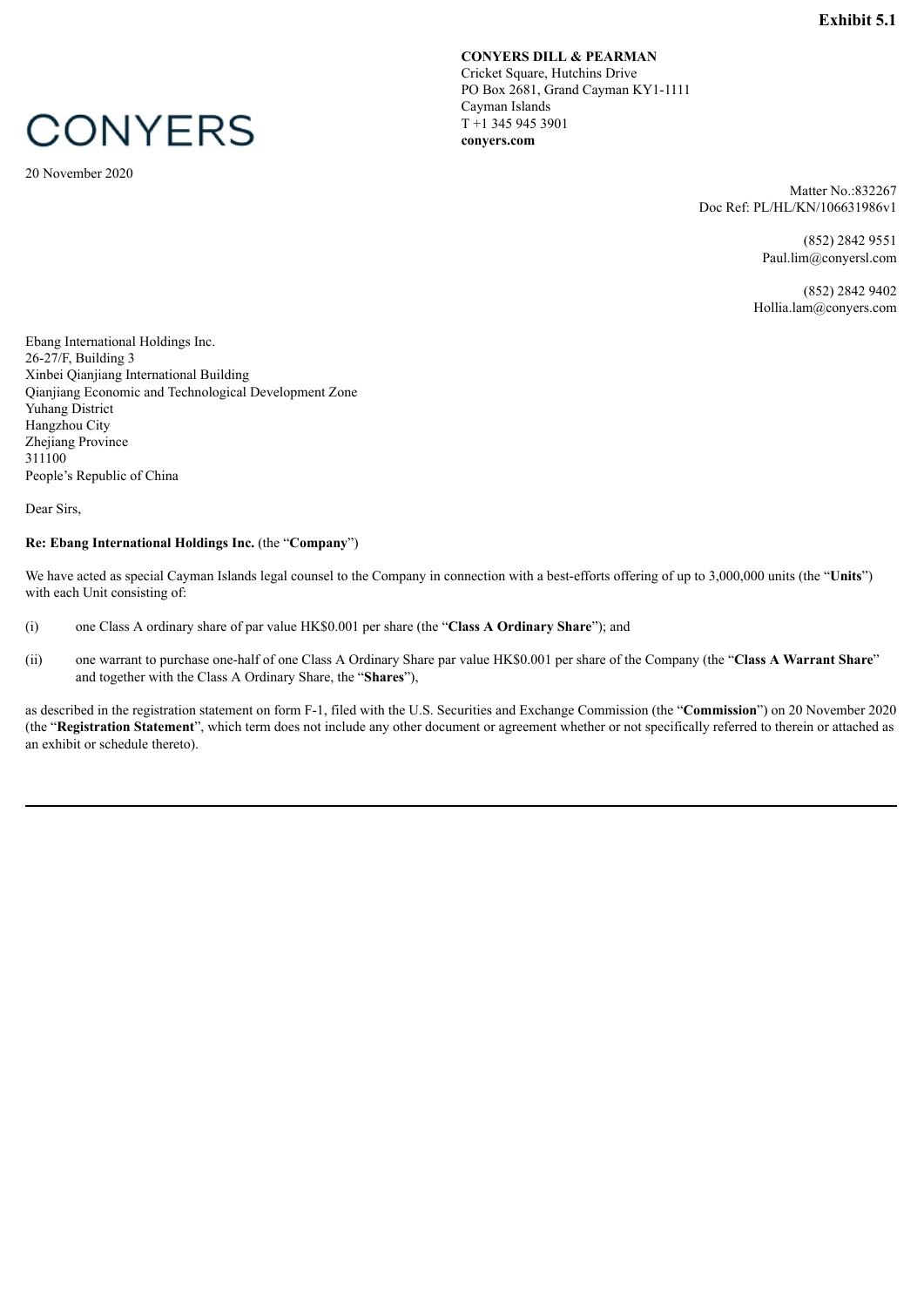For the purposes of giving this opinion, we have examined a copy of the Registration Statement. We have also reviewed the amended and restated memorandum and articles of association of the Company, written resolutions of the directors of the Company dated 23 October 2020 and written resolutions of the Pricing Committee of the Board of Directors of the Company dated 23 October 2020 (collectively, referred to as the "**Resolutions**"), a Certificate of Good Standing issued by the Registrar of Companies in relation to the Company on 22 October 2020 (the "**Certificate Date**"), and such other documents and made such enquiries as to questions of law as we have deemed necessary in order to render the opinion set forth below.

We have assumed (a) the genuineness and authenticity of all signatures and the conformity to the originals of all copies (whether or not certified) examined by us and the authenticity and completeness of the originals from which such copies were taken, (b) that where a document has been examined by us in draft form, it will be or has been executed and/or filed in the form of that draft, and where a number of drafts of a document have been examined by us all changes thereto have been marked or otherwise drawn to our attention, (c) the accuracy and completeness of all factual representations made in the Registration Statement, the Prospectus and other documents reviewed by us, (d) that the Resolutions were passed at one or more duly convened, constituted and quorate meetings or by unanimous written resolutions, remain in full force and effect and have not been rescinded or amended, (e) that there is no provision of the law of any jurisdiction, other than the Cayman Islands, which would have any implication in relation to the opinions expressed herein, (f) that upon issue of the Shares to be sold by the Company, the Company will receive consideration for the full issue price thereof and that the Shares will be duly registered in the Company's Register of Members which shall be equal to at least the par value thereof, (g) the validity and binding effect under the laws of the United States of America of the Registration Statement and that the Registration Statement will be duly filed with and declared effective by the Commission; and (h) the Prospectus contained in the Registration Statement, when declared effective will be substantially in the same form as that examined by us for purposes of this opinion.

We have made no investigation of and express no opinion in relation to the laws of any jurisdiction other than the Cayman Islands. This opinion is to be governed by and construed in accordance with the laws of the Cayman Islands and is limited to and is given on the basis of the current law and practice in the Cayman Islands. This opinion is issued solely for the purposes of the filing of the Registration Statement and the offering of the Shares by the Company and is not to be relied upon in respect of any other matter.

On the basis of and subject to the foregoing, we are of the opinion that:

**1.** The Company is duly incorporated and existing under the law of the Cayman Islands and, based on the Certificate of Good Standing, is in good standing as at the Certificate Date. Pursuant to the Companies Law (the "**Law**"), a company is deemed to be in good standing if all fees and penalties under the Law have been paid and the Registrar of Companies has no knowledge that the Company is in default under the Law.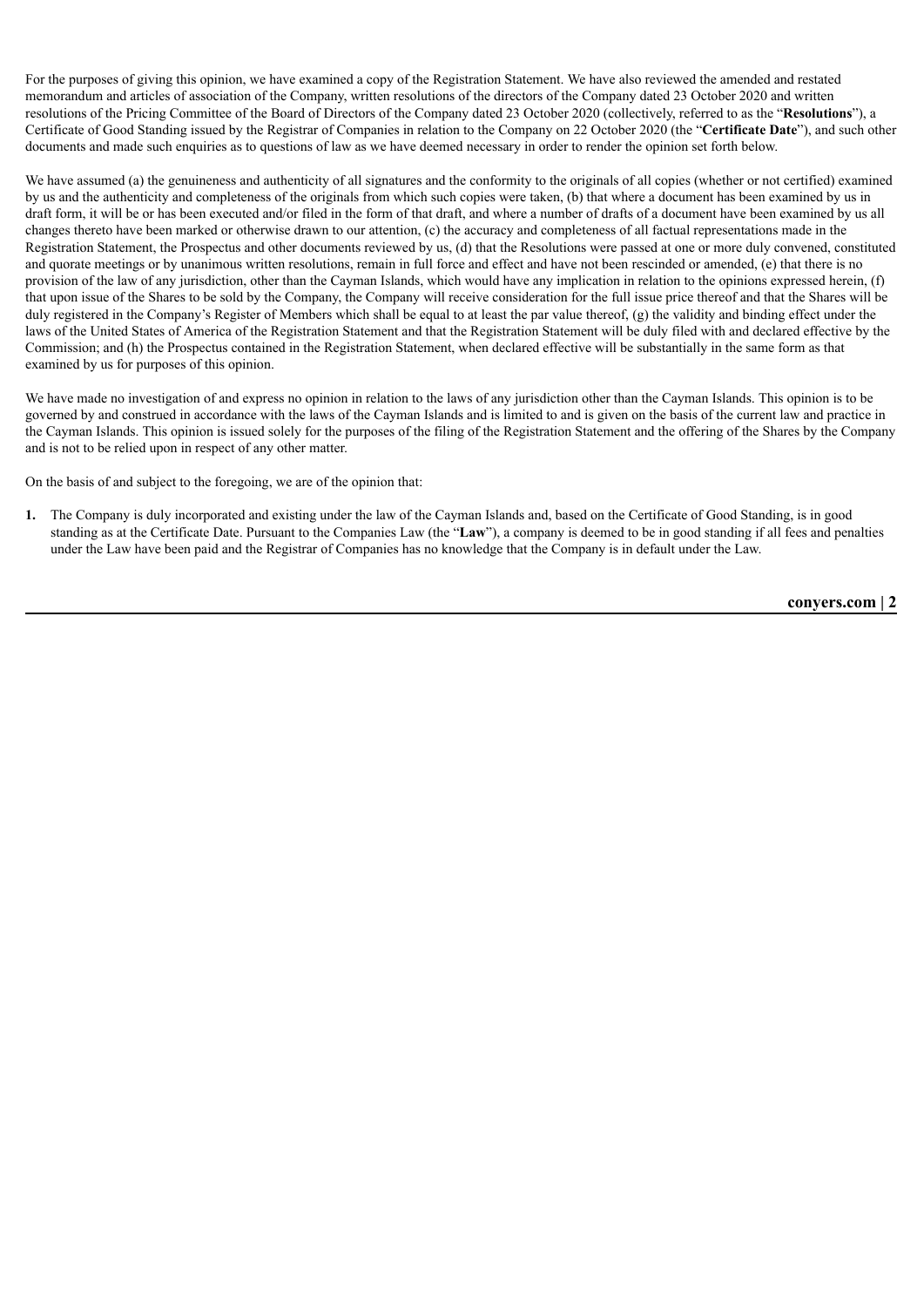**2.** When issued and paid for as contemplated by the Registration Statement, the Shares will be validly issued, fully paid and non-assessable (which term when used herein means that no further sums are required to be paid by the holders thereof in connection with the issue thereof).

We hereby consent to the filing of this opinion as an exhibit to the Registration Statement and to the references to our firm under the captions "Enforceability of Civil Liabilities", "Taxation" and "Legal Matters" in the prospectus forming a part of the Registration Statement.

In giving this consent, we do not hereby admit that we are experts within the meaning of Section 11 of the Securities Act or that we are within the category of persons whose consent is required under Section 7 of the Securities Act or the Rules and Regulations of the Commission promulgated thereunder.

Yours faithfully,

**/s/ Conyers Dill & Pearman**

**Conyers Dill & Pearman**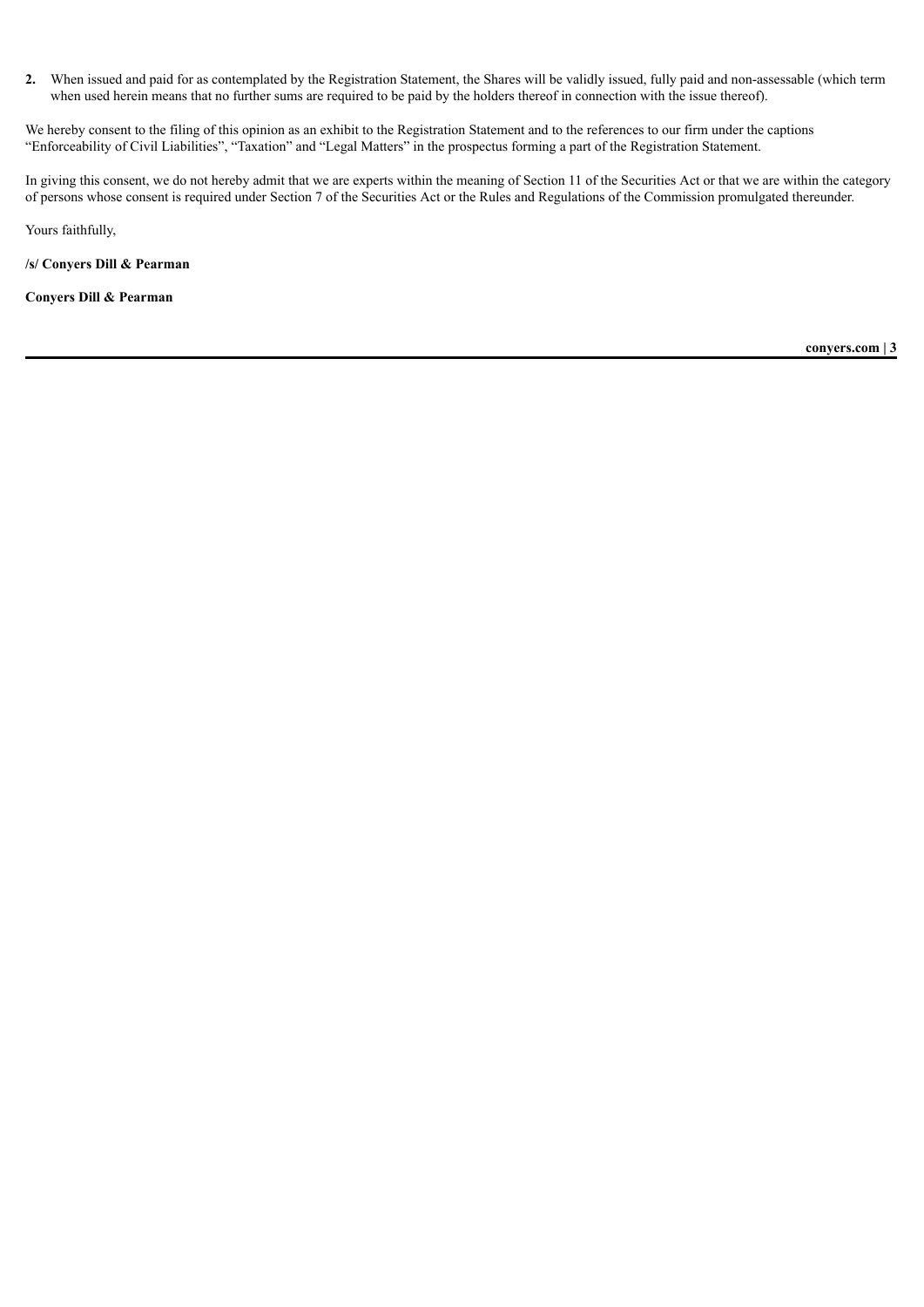<span id="page-9-0"></span>

Suite 1509 15/F Jardine House 1 Connaught Place Central, Hong Kong Phone: 852-3972-4955 Fax: 852-3972-4999 Website: www.wsgr.com 香港中環 康樂廣場一號 怡和大廈15樓 1509室 電話: 852-3972-4955 傳真: 852-3972-4999 網址: www.wsgr.com

November 20, 2020

Ebang International Holdings Inc. 26-27/F, Building 3, Xinbei Qianjiang International Building Qianjiang Economic and Technological Development Zone Yuhang District, Hangzhou, Zhejiang, 311100 People's Republic of China

Re: Registration Statement on Form F-1 filed pursuant to Rule 462(b)

Ladies and Gentlemen:

We have acted as special United States counsel to Ebang International Holdings Inc., a company incorporated under the laws of the Cayman Islands (the "*Company*"), in connection with the filing of a registration statement on Form F-1 (the "*Additional Registration Statement*") filed pursuant to Rule 462(b) under the Securities Act of 1933, as amended (the "*Securities Act*"), which is related to, and incorporates by reference, the Company's registration statement on Form F-1 (File No. 333-249647), initially filed on October 23, 2020, as amended (the "*Registration Statement*"). The Additional Registration Statement relates to the following securities of the Company: (i) up to US\$15,750,000 worth of units (each a "*Unit*," and collectively, the "*Units*"), with each Unit consisting of one Class A ordinary share (each a "*Class A Ordinary Share*," and collectively, the "*Class A Ordinary Shares*"), par value HK\$0.001 per share and one warrant exercisable to purchase one-half of one Class A Ordinary Share (each a "*Warrant*," and collectively, the "*Warrants*"), and (ii) up to US\$8,250,000 worth of Class A Ordinary Shares underlying the Warrants (the "*Warrant Shares*"). The Units and the Warrant Shares are collectively referred to herein as the "*Securities*."

In rendering the opinions set forth below, we have assumed that (i) all information contained in all documents reviewed by us is true and correct; (ii) all signatures on all documents examined by us are genuine; (iii) all documents submitted to us as originals are authentic and all documents submitted to us as copies conform to the authentic originals of such documents; (iv) each natural person signing any document reviewed by us had the legal capacity to do so; and (v) the certificates representing the Securities will be duly executed and delivered.

We have also assumed that (i) the Company has been duly incorporated, and is validly existing and in good standing; (ii) the Company has requisite legal status and legal capacity under the laws of the jurisdiction of its incorporation, (iii) the Company has complied and will comply with all aspects of the laws of the jurisdiction of its incorporation, in connection with the transactions contemplated by, and the performance of its obligations under the Warrants; (iv) the Company has the corporate power and authority to execute, deliver and perform all its obligations under the Warrants; (v) the Warrants have been duly authorized by all requisite corporate action on the part of the Company; (vi) except to the extent expressly stated in the opinions contained herein, the opinions stated herein are limited to the agreements specifically identified in exhibit 1.1 (Form of Placement Agency Agreement) (the "*Placement Agency Agreement*"), exhibit 4.2 (Form of Warrant) and exhibit 10.4 (Form of Securities Purchase Agreement) to the Registration Statement without regard to any agreement or other document referenced in such agreement (including agreements or other documents incorporated by reference or attached or annexed thereto); (vii) service of process will be effected in the manner and pursuant to the methods of the State of New York at the time such service is effected; and (viii) at the time of exercise of the Warrants, a sufficient number of Class A Ordinary Shares that have been reserved by the Company's board of directors or a duly authorized committee thereof will be authorized and available for issuance and that the consideration for the issuance and sale of the Class A Ordinary Shares in connection with such exercise is in an amount that is not less than the par value of such Class A Ordinary Shares.

### Wilson Sonsini Goodrich & Rosati 威爾遜‧桑西尼‧古奇‧羅沙迪律師事務所

Partners 合夥人: Weiheng Chen 陳煒恒, Zhao Jin 金朝\*, Dan Ouyang 歐陽丹\*, Wanda Woo 胡芷筠, Winfield Lau 劉泳暉 \*Not Resident in Hong Kong

AUSTIN BEIJING BOSTON BRUSSELS HONG KONG LONDON LOS ANGELES NEW YORK PALO ALTO SAN DIEGO SAN FRANCISCO SEATTLE SHANGHAI WASHINGTON, DC WILMINGTON, DE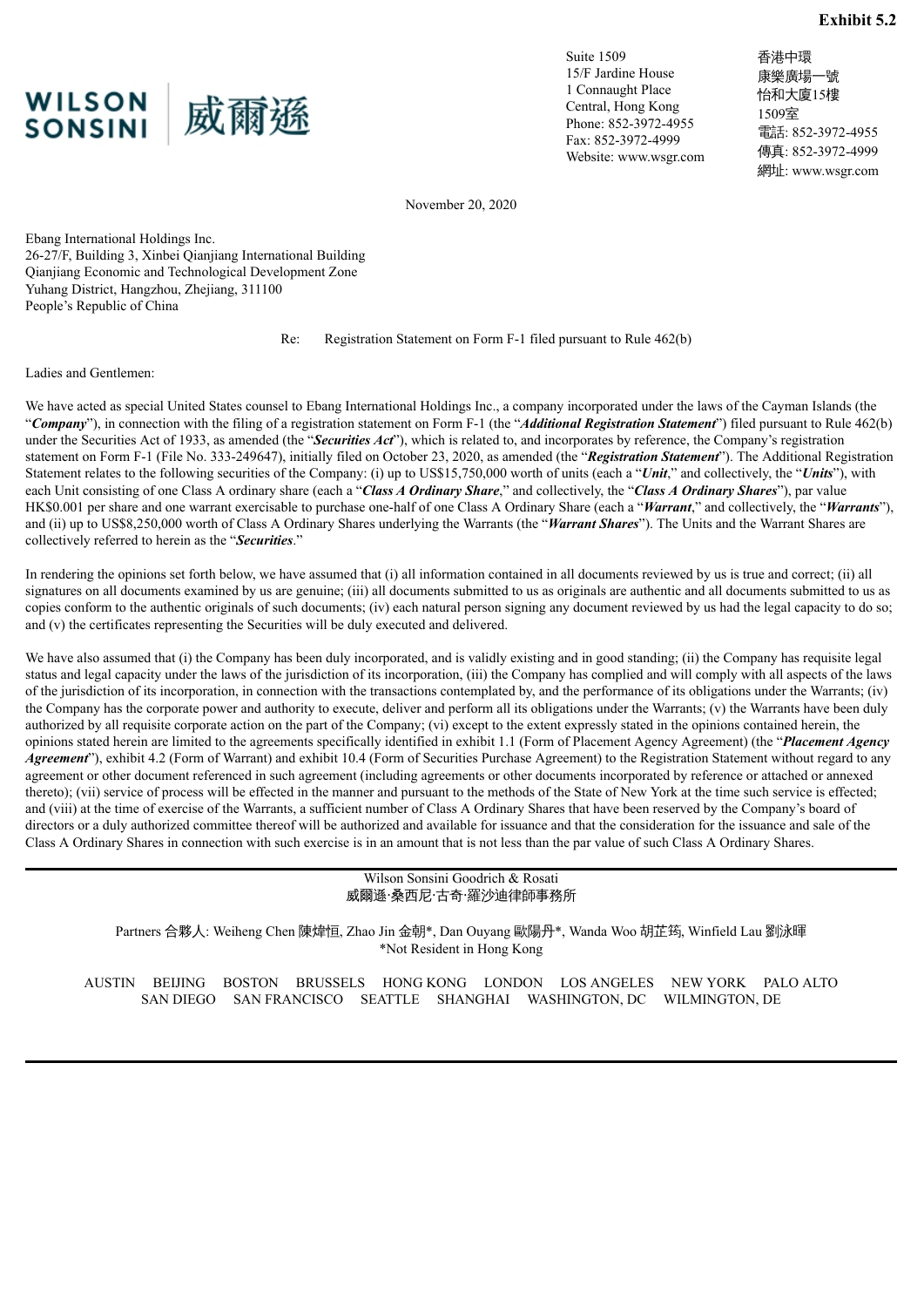

Page 2

We have examined the Registration Statement and the Additional Registration Statement, including the exhibits thereto, and such other documents, corporate records, and instruments and have examined such laws and regulations as we have deemed necessary for purposes of rendering the opinions set forth herein.

We express no opinion as to any matter relating to the laws of any jurisdiction other than (i) the laws of the State of New York and (ii) the federal securities laws of the United States of America.

Our opinion below is qualified to the extent that they may be subject to or affected by (i) applicable bankruptcy, insolvency, reorganization, moratorium, usury, fraudulent conveyance or similar laws affecting the rights of creditors generally, and (ii) by general equitable principles and public policy considerations, whether such principles and considerations are considered in a proceeding at law or at equity. Furthermore, we express no opinion as to the availability of any equitable or specific remedy, or as to the successful assertion of any equitable defense, upon any breach of any agreements or obligations referred to therein, or any other matters, inasmuch as the availability of such remedies or defenses may be subject to the discretion of a court. We express no opinion as to the enforceability of any indemnification provision, or as to the enforceability of any provision that may be deemed to constitute liquidated damages.

Based upon and subject to the foregoing, we are of the opinion that (i) when the Units have been duly executed and delivered by the Company against payment of the consideration therefor pursuant to the Placement Agency Agreement, such Units will constitute binding obligations of the Company, enforceable against the Company in accordance with the respective terms of the Class A Ordinary Shares and the Warrants; and (ii) when the Warrants included in the Units have been duly executed and delivered by the Company against payment of the consideration therefor pursuant to the Placement Agency Agreement, such Warrants will constitute binding obligations of the Company, enforceable against the Company in accordance with their terms.

We hereby consent to the use of this opinion as an exhibit to the Additional Registration Statement and to the use of our name under the caption "Legal Matters" in the prospectus contained therein. In giving such consent, we do not thereby admit that we are in the category of persons whose consent is required under Sections 7 and 11 of the Securities Act or the rules and regulations of the Securities and Exchange Commission thereunder.

\* \* \*

This opinion letter is given to you solely for use in connection with the offer and sale of the Securities while the Registration Statement is in effect and may not be relied upon by any other person or for any other purpose without our prior written consent. We assume no obligation to inform you of any facts, circumstances, events or changes in the law that may arise or be brought to our attention after the date of this opinion letter that may alter, affect or modify the opinions or statements expressed herein. Our opinion is expressly limited to the matters set forth above, and we render no opinion, whether by implication or otherwise, as to any other matters relating to the Company, the Securities, the Registration Statement or the Additional Registration Statement.

Very truly yours,

/s/ Wilson Sonsini Goodrich & Rosati

WILSON SONSINI GOODRICH & ROSATI